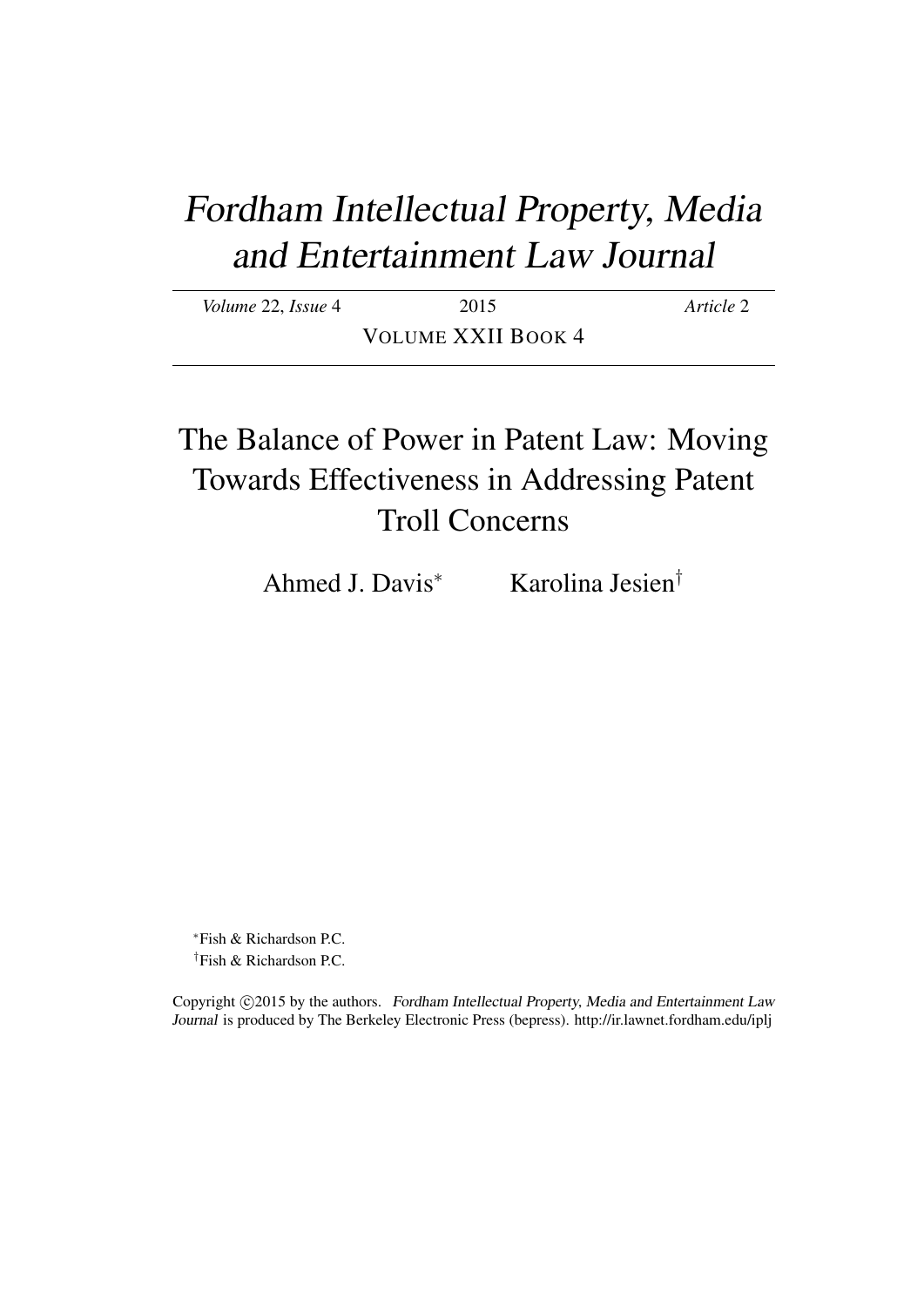### The Balance of Power in Patent Law: Moving Towards Effectiveness in Addressing Patent Troll Concerns

Ahmed J. Davis and Karolina Jesien

| A. Willful Infringement and Enhanced Damages 842 |  |
|--------------------------------------------------|--|
|                                                  |  |
|                                                  |  |
|                                                  |  |
| IV. THE INTERNATIONAL TRADE COMMISSION  846      |  |
|                                                  |  |
|                                                  |  |

#### **INTRODUCTION**

The historical model of companies obtaining patents in order to practice them and business competitors asserting their patents against each other has been transformed. Much more frequently, patent owners are commercially exploiting their patents through licensing and litigation, rather than practicing the underlying inventions. By far, the most prevalent example of this can be seen

Ahmed J. Davis is a Principal in the Washington, D.C. office and Karolina Jesien is an associate in the New York office, respectively, of Fish & Richardson P.C. The views expressed in this piece are those of the authors alone and should not be ascribed or attributed to the Firm or any of its clients. This article developed from a talk given at made at the Fordham Intellectual Property, Media, and Entertainment Law Journal's 2011 Symposium entitled "IP Bullying or Proactive Enforcement?"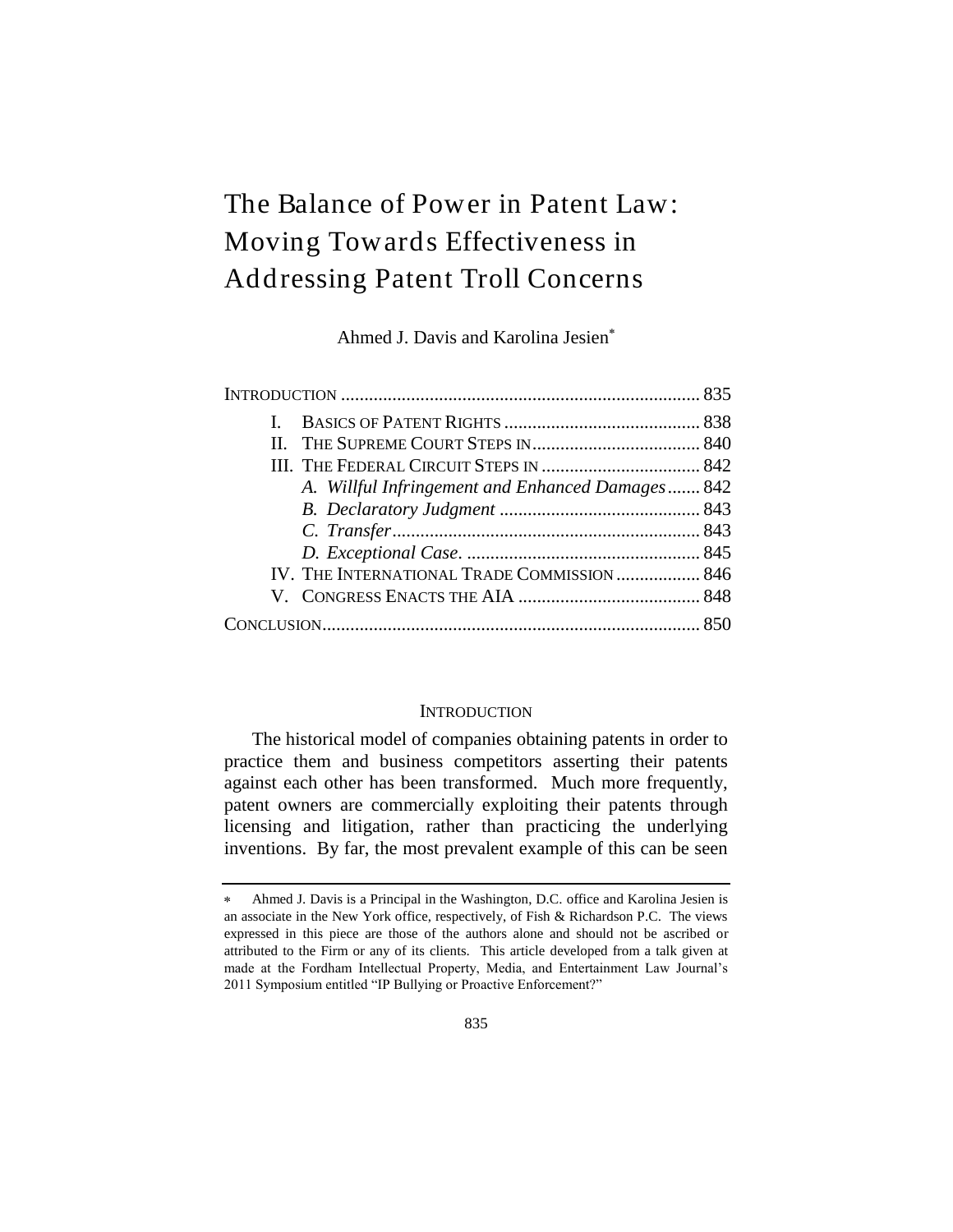in the rise of non-practicing entities (NPEs), otherwise known pejoratively as patent trolls. $<sup>1</sup>$ </sup>

A patent troll is an entity that focuses solely on capitalizing on patent portfolios.<sup>2</sup> The troll purchases or otherwise obtains patents from other companies for purposes of licensing and enforcing them, rather than practicing any inventions covered by those patents. NPEs may acquire patents from companies that are bankrupt, those that no longer practice the patents they own, or those that are seeking revenue from enforcement but lack sufficient capital to do so on their own.<sup>3</sup> A typical business model for an NPE is to acquire patents that apply broadly across a particular industry (often business method patents), identify potential infringers, threaten litigation, and then either collect license fees from those entities or bring lawsuits against those that refuse to license. $4$ 

Litigating through trial is usually the last resort. An NPE's real objective in bringing suit is to pressure defendants into early settlements.<sup>5</sup> In patent cases, the threat of a permanent injunction historically loomed large because, until relatively recently, injunctions were virtually guaranteed against an adjudged infringer.<sup>6</sup> In cases where NPEs join large numbers of defendants, even modest settlements per defendant quickly add up,

<sup>1</sup> For the purposes of this article, the terms "patent troll" and "NPE" will be used interchangeably, even though some NPEs may not necessarily be considered patent trolls (e.g. universities, failed companies, individual inventors).

<sup>2</sup> In 2001, NPEs brought approximately one hundred lawsuits targeting five hundred operating companies, while in 2010, the numbers increased to more than five hundred lawsuits targeting over 2,300 operating companies. *See Litigations Over Time*, PATENT FREEDOM, http://www.patentfreedom.com/research-lot.html (last visited Feb. 25, 2012) (reporting data obtained as of January 9, 2012).

<sup>3</sup> Vaikhari Rajkumar, *The Effect of Patent Trolls on Innovation: A Multi-Jurisdiction Analysis*, 1 INDIAN J. INTELL. PROP. LAW 33, 35–36 (2008), *available at* http://www.commonlii.org/in/journals/INJlIPLaw/2008/3.html.

<sup>4</sup> *See id.* at 34 (defining a patent troll as "[a] company or business function whose primary business activity is to acquire patents for the purpose of offensively asserting them against other companies.").

<sup>5</sup> *See id.* at 34–35.

<sup>6</sup> *Id.* at 38. ("[A] general rule had developed such that virtually automatic permanent injunctions would be issued against any party that was found to have infringed a patent.").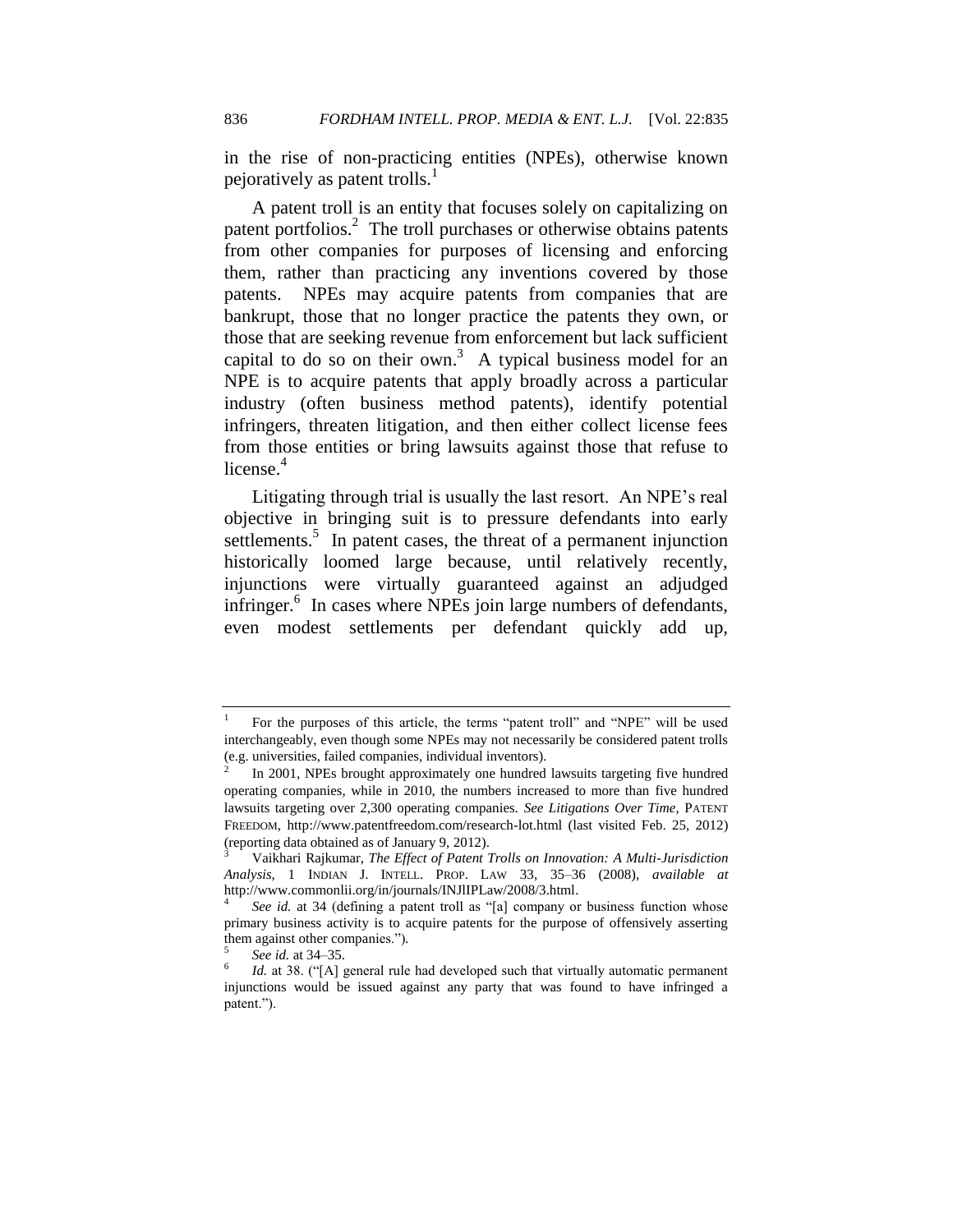contributing to the troll's "war chest" and allowing them to perpetuate the practice.<sup>7</sup>

Many critics view the patent system as having failed the practicing entity and true research and development (R&D) organizations by allowing trolls to exploit defects in the system. A recent Boston University study asserts that patent trolls have cost innovators over \$500 billion in lost wealth over the last two decades.<sup>8</sup> Since trolls have little incentive to reach cooperative business resolutions given that they do not compete in the marketplace with the alleged infringers, companies effectively are left with two options: take a license to the patents being asserted or litigate. A troll's ability to extract high settlements by playing on the defendants' fears of permanent exclusion from the market has been viewed as a deterrent to innovation.<sup>9</sup> The troll has power under the monopoly granted by a patent, it is said, to pull the plug on an entire operation and possibly drive a (small) company entirely out of the market. $10$  Because trolls are non-producing entities, they are immune from infringement countersuits and the coincident bargaining for cross licensing agreements.

What's more, trolls often litigate on a contingent fee basis, which makes them less vulnerable to litigation costs than the companies they are suing. This leaves defendants with high exposure but little bargaining power, which can result in high settlements for trolls, even if the asserted claims are of dubious validity; due to high litigation costs and the high risk to the

<sup>7</sup> *See, e.g.*, *Why Use Acacia: Typical Arrangement with Patent Holders*, ACACIA RESEARCH GRP. LLC, http://www.acaciaresearchgroup.com/whyuse.htm (last visited Feb. 25, 2012). Acacia has been labeled "the mother of all patent trolls." Gene Quinn, *Mother of All Patent Trolls, Acacia Research, Gets More Funding*, IP WATCHDOG (Aug. 10, 2010 2:10 PM), http://www.ipwatchdog.com/2010/08/10/patent-trolls-acacia-researchfunding/ id=12017/.

<sup>8</sup> James E. Bessen, Jennifer Ford & Michael J. Meurer, *The Private and Social Costs of Patent Trolls* 4 (Boston Univ. Sch. of Law, Working Paper No. 11-45 (Sept. 19, 2011) (Revised November 2011), *available at* http://www.bu.edu/law/faculty/scholarship /workingpapers/documents/Bessen-Ford-Meurer-no-11-45rev.pdf ("Aggregating the change in market capitalization over two decades, we find that the aggregate loss of wealth to these firms exceeds half a trillion dollars.").

 $^{9}$  Rajkumar, *supra* note 3, at 36.

<sup>10</sup> *See, e.g.*, *id.* at 35 (discussing Pangea Intellectual Properties, a California company that "sent letters to hundreds of small businesses seeking licensing fees of \$25,000 on average.").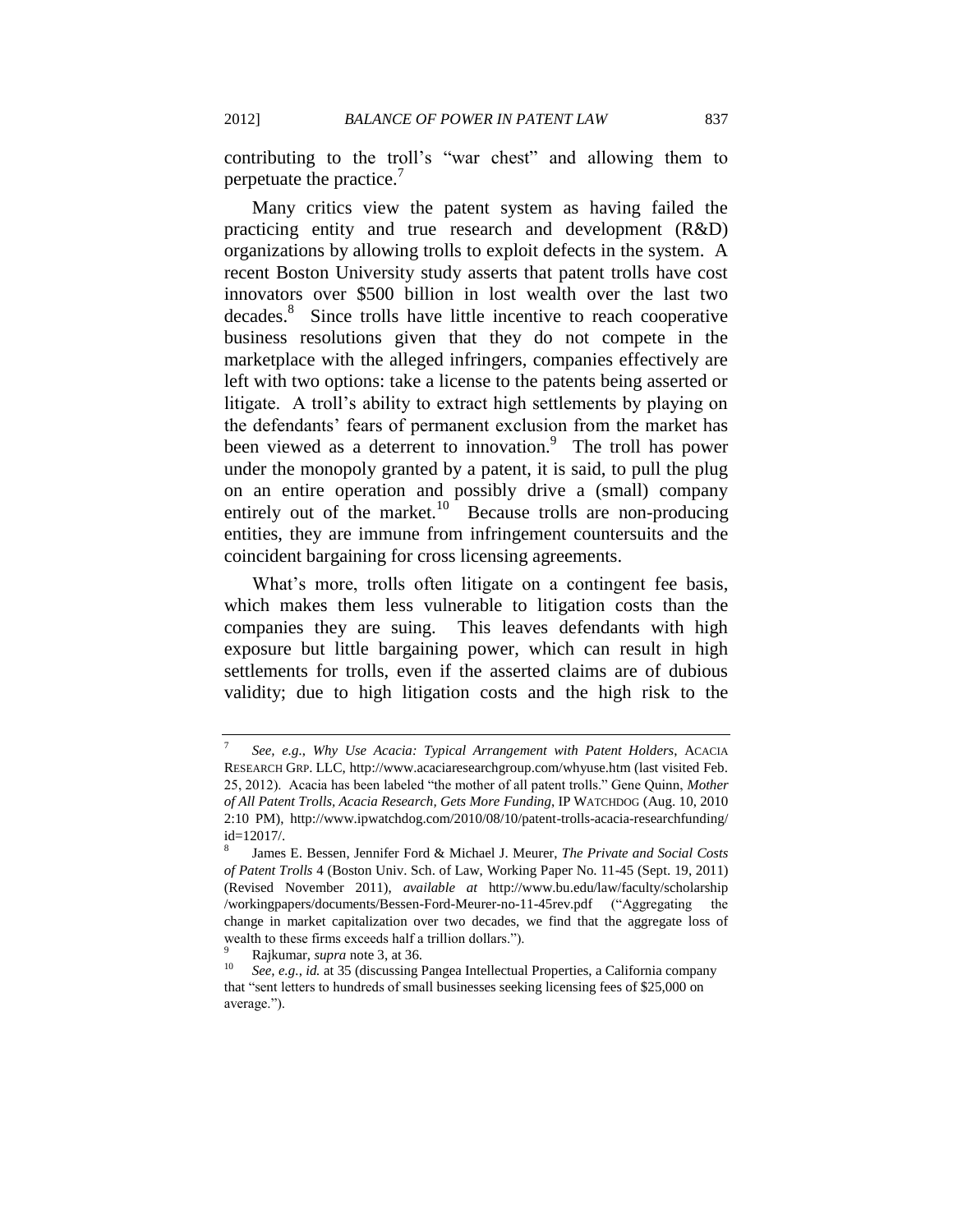practicing entity, settlements tend to occur at the early stages of litigation, before the issue of validity of the claim is even reached. Patent trolls thus are in a unique position that enables them to negotiate licensing fees that are often grossly out of proportion to the contribution they have made to making products or providing services.<sup>11</sup>

In response to the abundance of criticism, the patent system is moving towards effectively responding to systemic concerns raised by patent troll practices. While the marketplace creates incentives for trolls to monetize patents, these are being counterbalanced by the Courts and the legislature, albeit at a slower rate. Over the last few years, the Supreme Court and Federal Circuit have stepped in with rulings aimed at limiting some of the abusive tactics used by NPEs in patent litigation. Congress also has enacted legislation targeted specifically at patent trolls and by committing to study the effect of the new law on troll behavior.

#### I. BASICS OF PATENT RIGHTS

The Constitution grants Congress the power "[t]o promote the Progress of Science and useful Arts, by securing for limited Times to Authors and Inventors the exclusive Right to their respective Writings and Discoveries . . . . "<sup>12</sup> Congress has used this power to give inventors "the right to exclude others" from practicing the inventions underlying their patents.<sup>13</sup> Thus, contrary to general belief, a patent grant is not a right to practice an invention *per se* but rather a right to exclude others from practicing it. Thus, Congress gave the inventor—as well as his heirs or assigns—the

<sup>&</sup>lt;sup>11</sup> For example, one of the highest settlements came from Research In Motion (RIM), the provider of the BlackBerry, which was sued in 2001 by NTP, an NPE entity, alleging that the BlackBerry infringed on several of its patents. *See* NTP, Inc. v. Research in Motion, Ltd., 418 F.3d 1282, 1287 (Fed. Cir. 2005). Following a jury verdict of infringement, the trial court issued a permanent injunction, which was stayed pending appeal to the Federal Circuit. The threat of shutting down BlackBerry service to over six million subscribers forced RIM to settle the lawsuit for \$612.5 million. *See* Ian Austen, *BlackBerry Service to Continue*, N.Y. TIMES, March 4, 2006, at C6, *available at* http://query.nytimes.com/gst/fullpage.html?res=950DE1DA1431F937A35750C0A9609C 8B63.

<sup>12</sup> U.S. CONST. art. I, § 8, cl. 8.

 $13$  35 U.S.C. § 154(a)(1).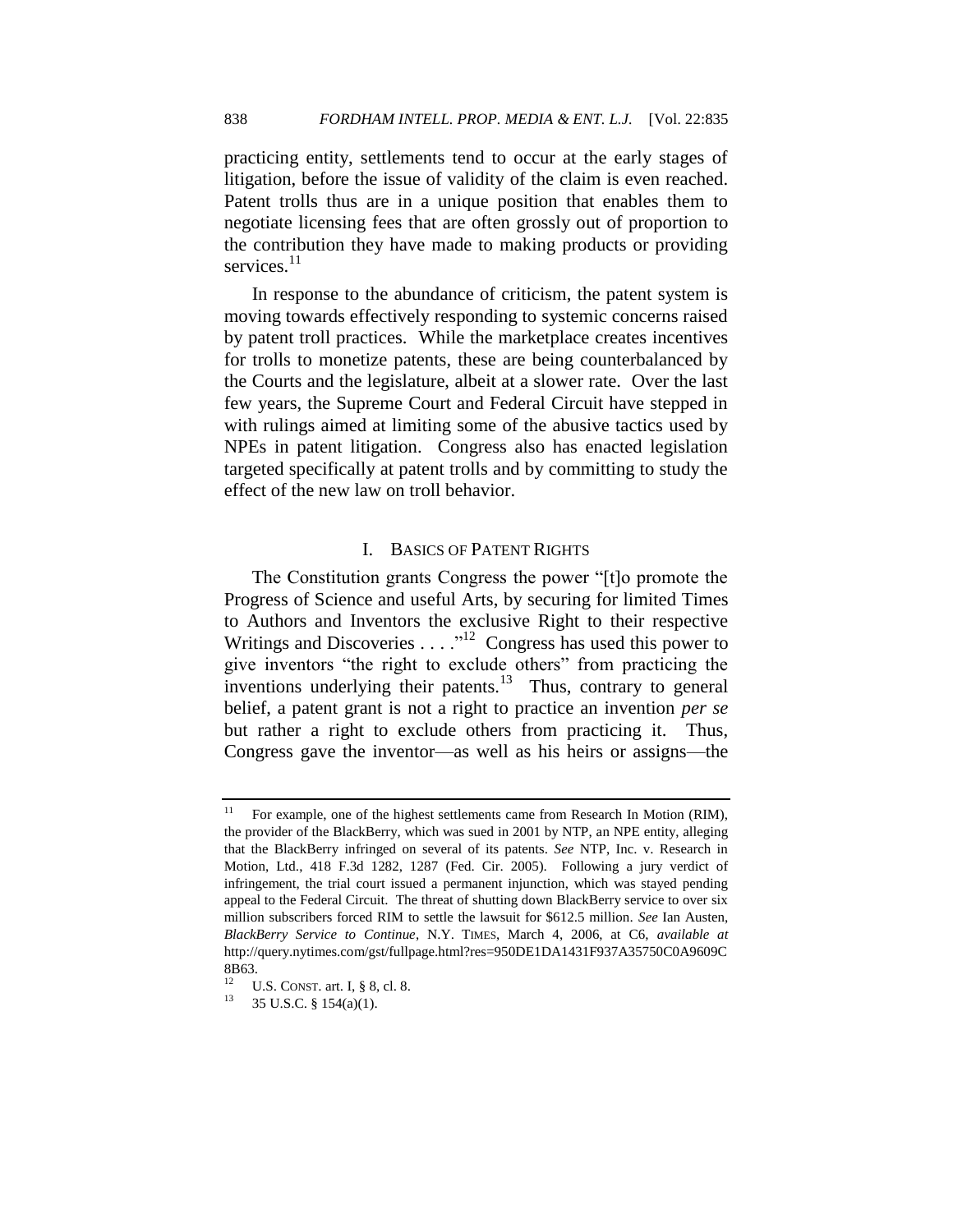choice of enforcing a patent or electing not to enforce it, or alternatively licensing or selling it to another for enforcement. There can be little doubt that, even if unintended, the "heirs or assigns" includes patent trolls. Some view them as pariahs and others as vultures, but there is a case to be made that even vultures play a role in a well-functioning society.<sup>14</sup>

When Abraham Lincoln stated in 1859 that "the patent system added the fuel of interest to the fire of genius,"<sup>15</sup> he likely did not envision the system that currently exists. In the 1800s, there was a notion that patent rights were granted to those who would contribute to the greater good by increasing the public store of knowledge, ultimately making something useful.<sup>16</sup> But the benefit afforded patentees was to recognize and encourage innovation.<sup>17</sup> Almost two hundred years later, patent trolls have come along and changed the game by monetizing patents in a different way, but in a way that spurs innovation no less.

While a patentee/inventor essentially holds a limited monopoly for a time, issuance alone does not realize the economic potential or economic benefit of a patent. A patent needs to be enforced to be monetized. If the cost of enforcement is too high, the market dictates that the patent owner will either not take steps to enforce the patent or will sell or license the patent to another entity that has the resources to enforce it.<sup>18</sup> By creating this incentive to exchange goods and maximize profits, the market has helped patents evolve from mere exclusionary instruments into assets that have value.

This is evidenced by the recent high settlements (e.g. the RIM settlement mentioned earlier), high monetary awards for

<sup>14</sup> *See, e.g.*, Bessen et al., *supra* note 8, at 6; *Patent Thickets and Patent Trolls*, VOLOKH CONSPIRACY, http://volokh.com/posts/1241494164.shtml (last visited Feb. 28, 2012).

OECD-BMBF WORKSHOP ON GENETIC INVENTIONS, IPRS, AND LICENSING PRACTICES, THE PATENTABILITY OF GENETIC INVENTIONS IN EPO PRACTICE (2002), *available at* http://www.oecd.org/dataoecd/3/27/1820221.pdf

<sup>16</sup> *See* Oren Bracha, *The Commodification of Patents 1600-1836: How Patents Became Rights and Why We Should Care*, 38 LOY. L.A. L. REV. 177, 183–91 (2004), *available at* http://digitalcommons.lmu.edu/cgi/viewcontent.cgi?article=2450&context=llr.  $\frac{17}{18}$  *See id.* 

<sup>18</sup> *See generally* Anupam B. Jena & Tomas Philipson, *Cost-Effectiveness as a Price Control*, 26 HEALTH AFFAIRS 696 (2003).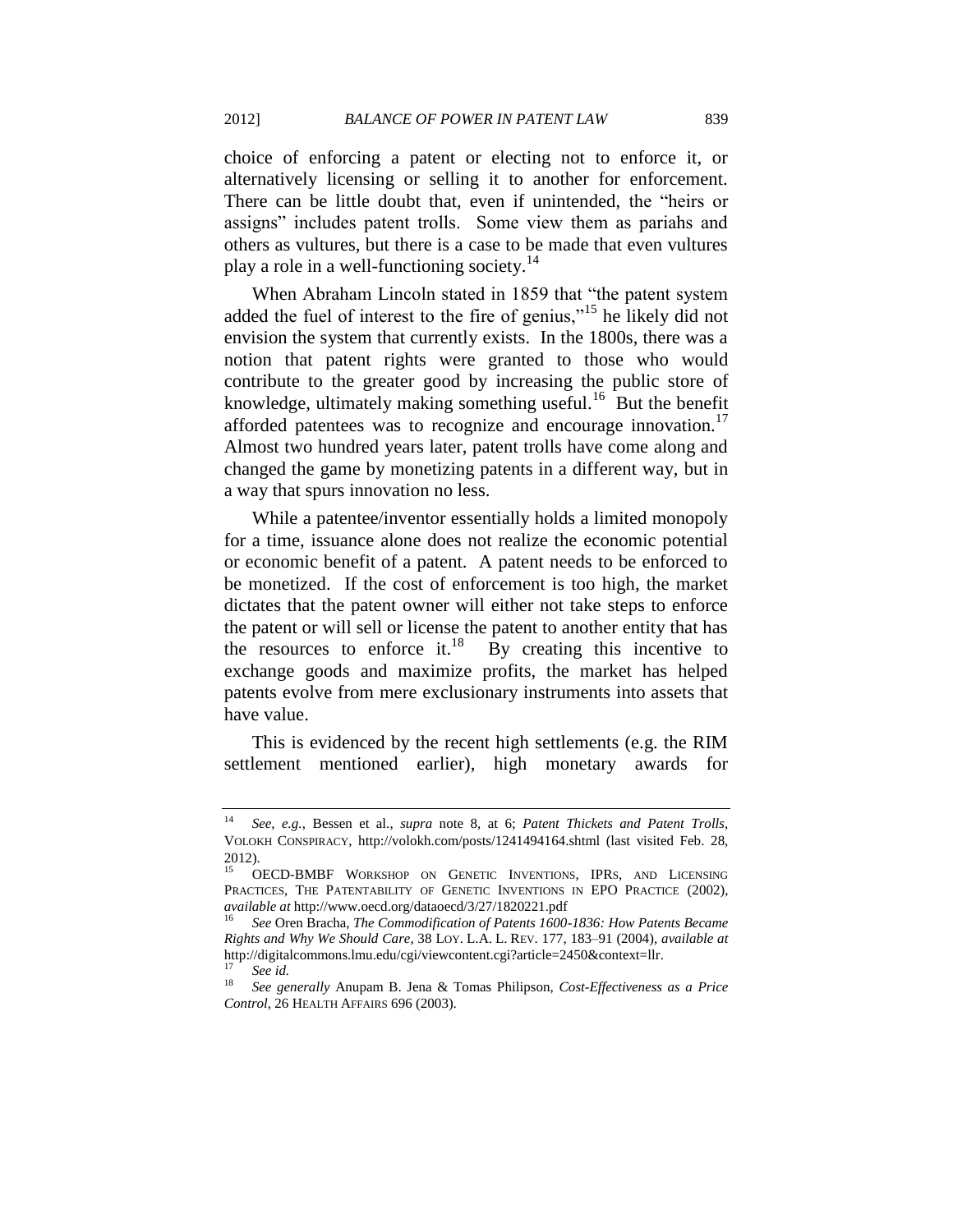infringement, and high price tags paid for patent acquisitions. In June 2011, the Supreme Court upheld a \$290 million award against Microsoft in a patent dispute brought by a Canadian software company, i4i Limited Partnership, claiming that Microsoft Word infringed its patent.<sup>19</sup> Also in June 2011, Canadian telecommunications equipment maker Nortel Networks sold more than 6,000 patent assets to an alliance made up of Apple, Microsoft, and other technology companies for \$4.5 billion.<sup>20</sup>

The question is: why is this problematic? Given that we live in a society that is based on a free market, the market ought to correct itself if troll activity presents a problem. In fact, there is a plausible argument that troll activities make the market more efficient by dealing with the enforcement and licensing processes and allowing inventors to focus on inventing. It could also be argued that trolls actually foster innovation by providing liquidity and ensuring that independent inventors are compensated for their inventions. In reality, the courts and Congress take the opposite perspective, responding to the troll situation through rulings and legislation that curb those troll practices that are viewed as problematic.

#### II. THE SUPREME COURT STEPS IN

One of the most significant changes to the patent troll landscape is the Supreme Court's ruling in *eBay Inc. v. MercExchange, LLC*.<sup>21</sup> Until *eBay*, permanent injunctions were virtually guaranteed in patent cases.<sup>22</sup> This provided patent trolls with a very powerful tool and enabled them to extract large settlement payments from practicing entities, for which the threat

<sup>19</sup> Adam Liptak, *Microsoft Loses Appeal in \$290 Million Patent Case*, N.Y. TIMES, June 10, 2011, at B4, *available at* http://www.nytimes.com/2011/06/10/business/10biz court.html?\_r=1.

<sup>20</sup> Chris V. Nicholson, *Apple and Microsoft Beat Google for Nortel Patents*, N.Y. TIMES DEALBOOK (JULY 1, 2011, 8:30 PM), http://dealbook.nytimes.com/2011/07/01/ apple-and-microsoft-beat-google-for-nortel-patents/.

 $\frac{21}{22}$  547 U.S. 388 (2006).

<sup>22</sup> W.L. Gore & Assocs., Inc. v. Garlock, Inc., 842 F.2d 1275, 1281 (Fed. Cir. 1988) (―Although the district court's grant or denial of an injunction is discretionary depending on the facts of the case, injunctive relief against an adjudged infringer is usually granted.‖) (internal citations omitted).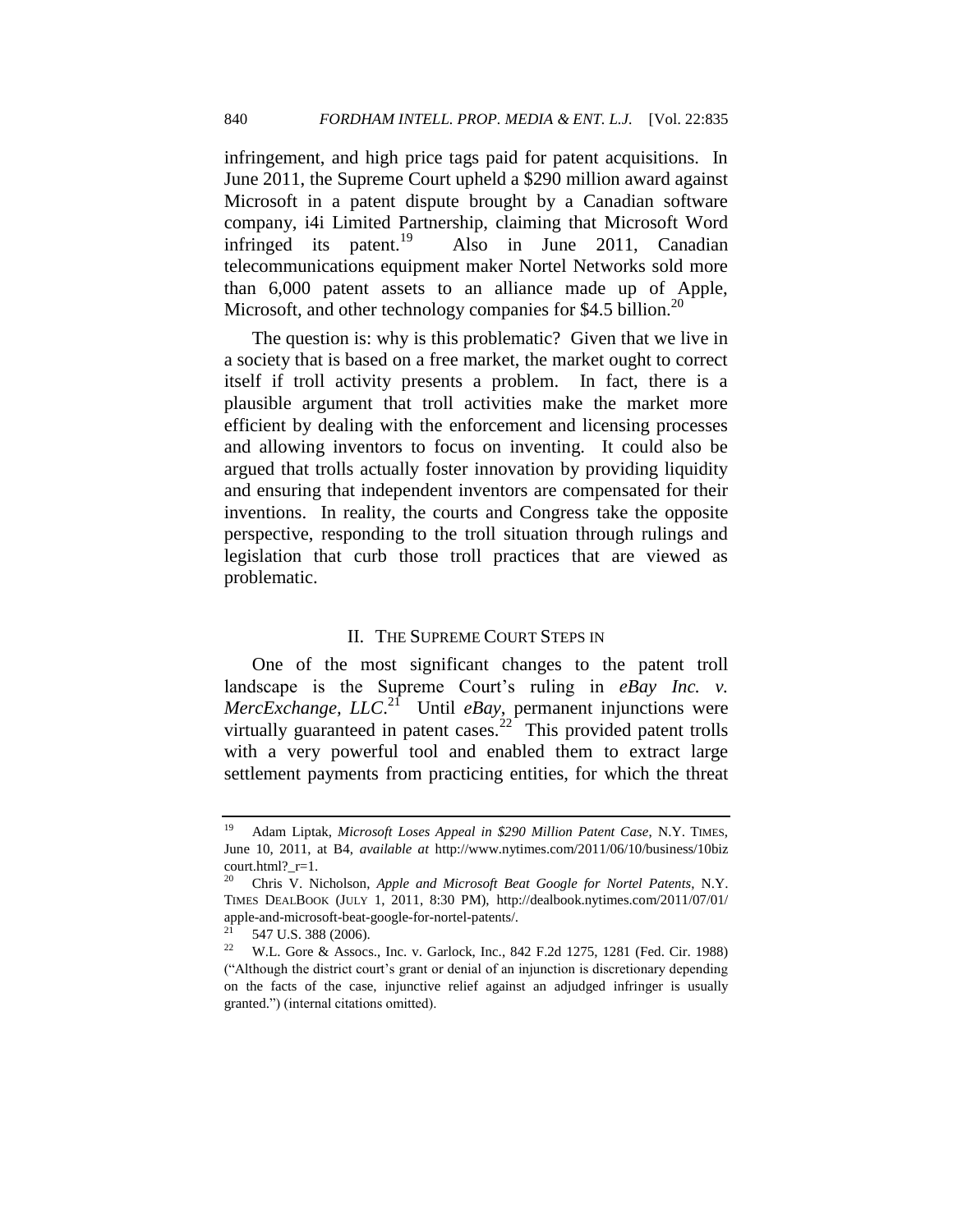of being enjoined was too great to risk. In 2006, the Supreme Court expressly rejected the Federal Circuit's articulation of "'a general rule,' unique to patent disputes, 'that a permanent injunction will issue once infringement and validity have been adjudged."<sup>23</sup> The Court made clear that patent owners, like everyone else, must satisfy the traditional four-factor test<sup>24</sup> to get a permanent injunction, including irreparable harm, a difficult factor for an NPE to prove.

The *eBay* decision shifted significant leverage away from NPEs, as practicing entities have less incentive to settle early in the case because there is no longer the threat of a looming injunction. Especially where they can economically sustain a monetary damages award, practicing entities may be more likely to continue litigating and see cases through to the merits. The Supreme Court's awareness of the patent troll issue is evidenced in Justice Kennedy's concurring opinion in *eBay*, where he recognized that ―[a]n industry has developed in which firms use patents not as a basis for producing and selling goods but, instead, primarily for obtaining licensing fees."<sup>25</sup> Justice Kennedy acknowledged that ―[f]or these firms, an injunction, and the potentially serious sanctions arising from its violation, can be employed as a bargaining tool to charge exorbitant fees to companies that seek to buy licenses to practice the patent."<sup>26</sup>

Courts have continued to grant injunctions in patent cases after *eBay*, but only within the proper framework. In applying the fourfactor test, for example, courts are considering whether the plaintiff is competing in the marketplace with the accused infringer, thus exhibiting a more stringent treatment of NPEs over

<sup>23</sup> *eBay*, 547 U.S. at 393–94 (citing Mercexchange, LLC v. eBay, Inc., 401 F.3d 1323, 1338 (Fed. Cir. 2005)).

*Id.* at 391.

A plaintiff must demonstrate: (1) that it has suffered an irreparable injury; (2) that remedies available at law, such as monetary damages, are inadequate to compensate for that injury; (3) that, considering the balance of hardships between the plaintiff and defendant, a remedy in equity is warranted; and (4) that the public interest would not be disserved by a permanent injunction..

*Id.*

<sup>&</sup>lt;sup>25</sup> *Id.* at 396 (Kennedy, J., concurring).<br><sup>26</sup> *Id.* (Kennedy, J. concurring).

Id. (Kennedy, J., concurring).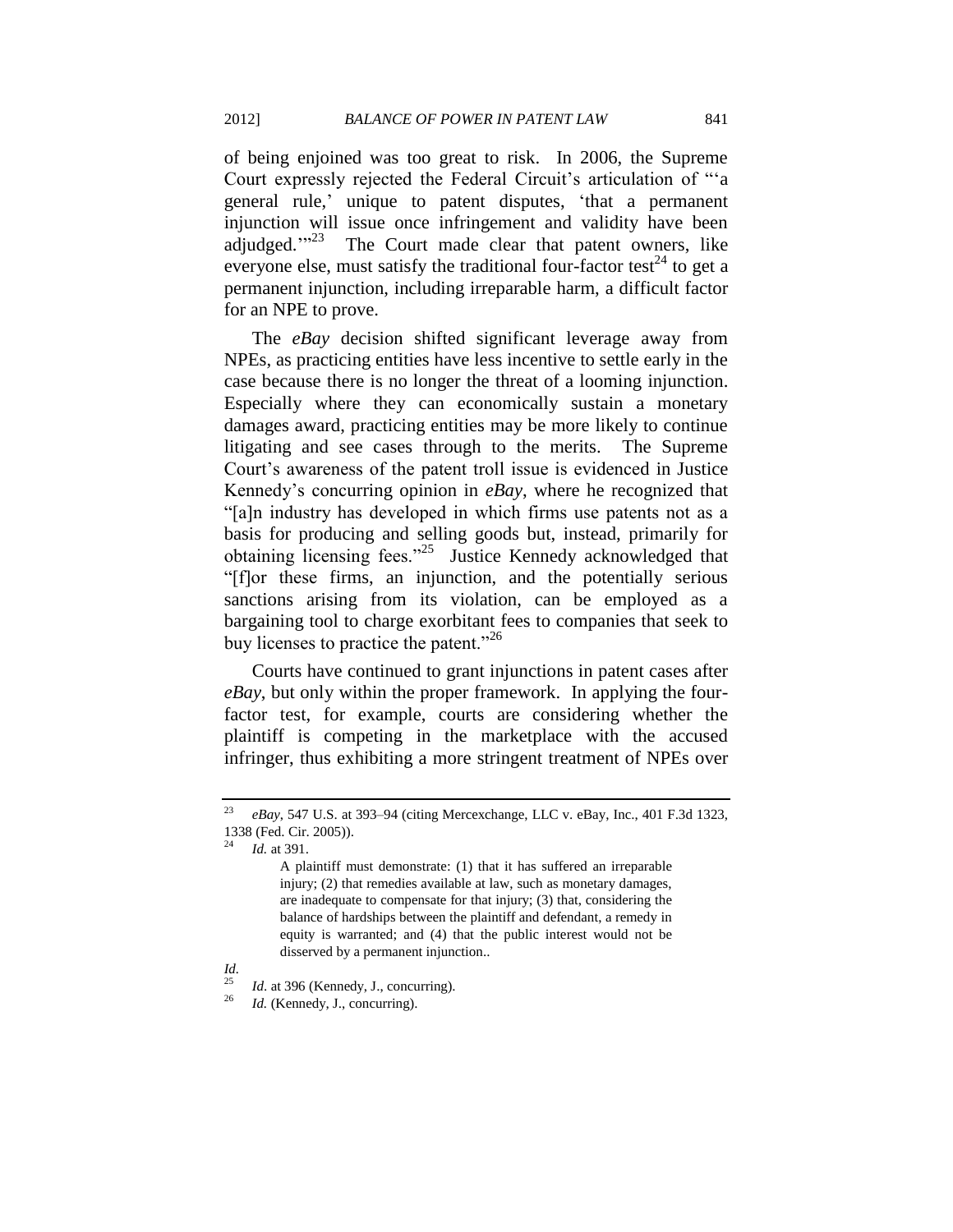companies that actually practice their patents. Indeed, courts are more likely to find irreparable harm and inadequacy of monetary damages, and thus issue an injunction, where parties are competitors. $27$  On the other hand, when parties do not compete and the patentee has a history of licensing the patent, courts are less likely to issue an injunction because monetary damages are likely sufficient.<sup>28</sup>

#### III. THE FEDERAL CIRCUIT STEPS IN

The Federal Circuit has also taken a more active role in tailoring precedent to the changing legal landscape with respect to trolls. In recent years, we have seen developments in the areas of willfulness, declaratory judgments, venue, and fee-shifting that indicate an acknowledgement by the court that it has a role in balancing the rights of practicing entities against patent trolls.

#### *A. Willful Infringement and Enhanced Damages*

The Federal Circuit has significantly altered the standard governing willful infringement and limited the circumstances for awarding enhanced damages. In rejecting the previous "duty of care" willfulness standard, the Federal Circuit in *In re Seagate* held that "proof of willful infringement permitting enhanced damages requires at least a showing of objective recklessness"; that is, "a patentee must show by clear and convincing evidence that the infringer acted despite an objectively high likelihood that its actions constituted infringement of a valid patent."<sup>29</sup> Once this standard is satisfied, the patentee must further show that "this objectively-defined risk . . . was either known or so obvious that it should have been known to the accused infringer.<sup>30</sup> This decision works against patent trolls in two ways. First, it lowers the risk of

<sup>27</sup> *See* Fresenius Med. Care Holdings, Inc. v. Baxter Int'l, Inc., 2008 WL 928496, at \*3 (N.D. Cal. Apr. 4, 2008) ("Courts routinely find irreparable harm, and therefore grant permanent injunctions where, as here, the infringer and the patentee are direct competitors.").

<sup>28</sup> *See generally, e.g.*, z4 Techs., Inc. v. Microsoft Corp., 434 F. Supp. 2d 437 (E.D. Tex. 2006) (finding that licensing company did not demonstrate irreparable harm and that any harm could be remedied by monetary damages).

<sup>&</sup>lt;sup>29</sup> *In re* Seagate Techn., LLC, 497 F.3d 1360, 1371 (Fed. Cir. 2007).

<sup>30</sup> *Id.*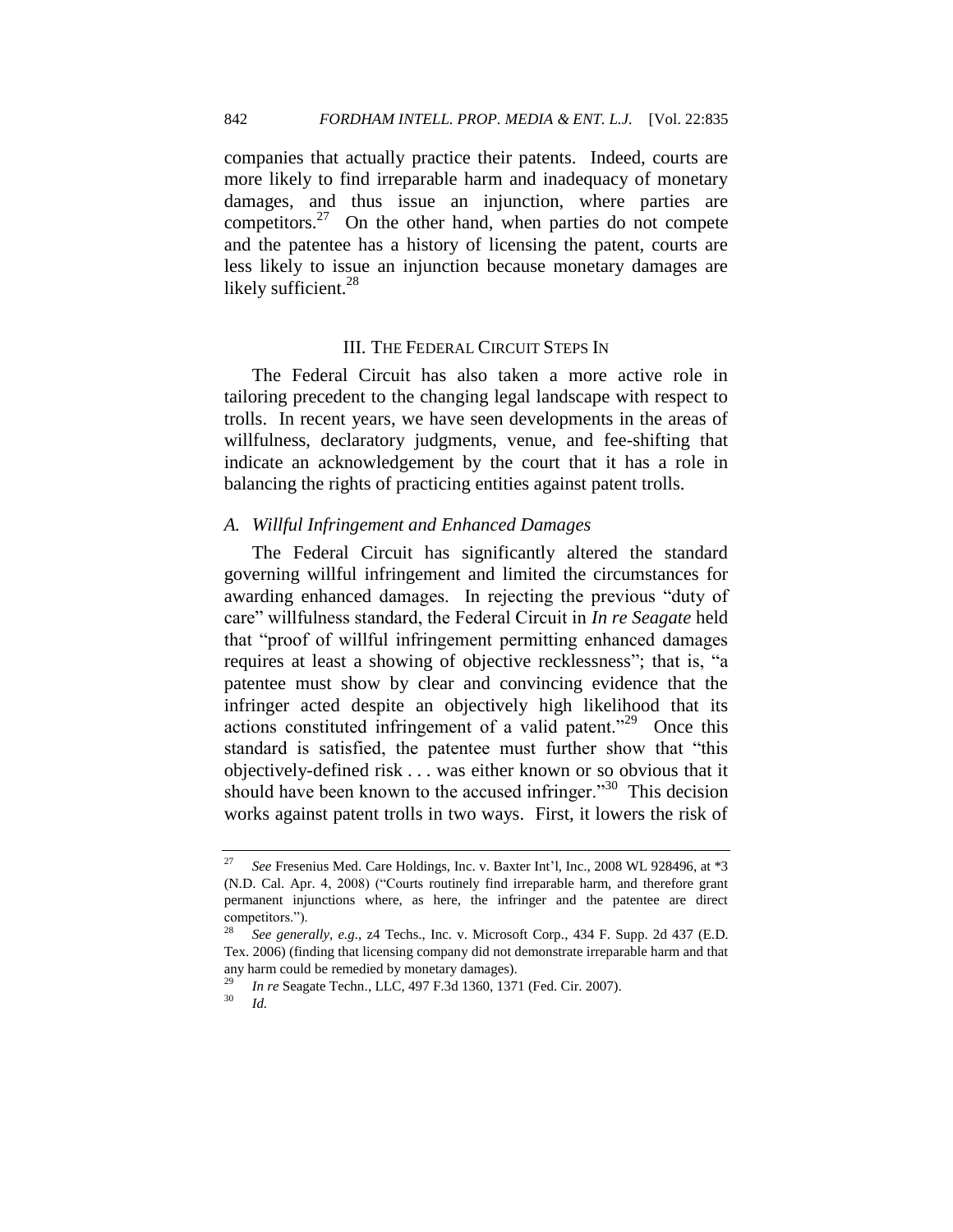a finding of willful infringement by the accused infringer. Second, it also lowers the possibility that a judge or jury will award enhanced damages against an accused infringer. This is significant, on the heels of the *eBay* case, because it further curtails the leverage that trolls have historically exerted against practicing entities.

#### *B. Declaratory Judgment*

Another way the Federal Circuit has singled out patent trolls is in lowering the standard for a case or controversy that arises in declaratory judgment contexts. In *Hewlett-Packard v. Acceleron*, Hewlett-Packard ("HP") sued a patent holding company for declaratory judgment of non-infringement after it received a letter from Acceleron to "call [HP's] attention to" a patent acquired by Acceleron and asking for "an opportunity to discuss this patent" with HP.<sup>31</sup> After Acceleron disregarded HP's proposal of a mutual standstill agreement, HP brought the declaratory judgment suit. The Federal Circuit found that Acceleron's actions were sufficient to support a declaratory judgment action, a decision which the court recognized "undoubtedly marks a shift from past declaratory judgment cases."<sup>32</sup> Most notably, the court "observe[d] that Acceleron is solely a licensing entity, and without enforcement it receives no benefits from its patents." $33$  The court explained that ―[t]his adds significance to the fact that Acceleron refused HP's request for a mutual standstill," and held that, based on the facts of the case, "when viewed objectively and in totality," there was a "definite and concrete dispute between HP and Acceleron," thus giving rise to declaratory judgment jurisdiction.<sup>34</sup> This holding suggests a lower bar for declaratory judgment jurisdiction when the patentee is a patent holding company.

#### *C. Transfer*

The Federal Circuit also has limited another tool used by patent trolls to gain an advantage over practicing entities—venue. A

<sup>&</sup>lt;sup>31</sup> Hewlett-Packard Co. v. Acceleron LLC, 587 F.3d 1358, 1360 (Fed. Cir. 2009).

 $\frac{32}{33}$  *Id.* at 1364.

 $\frac{33}{34}$  *Id.* 

<sup>34</sup> *Id.*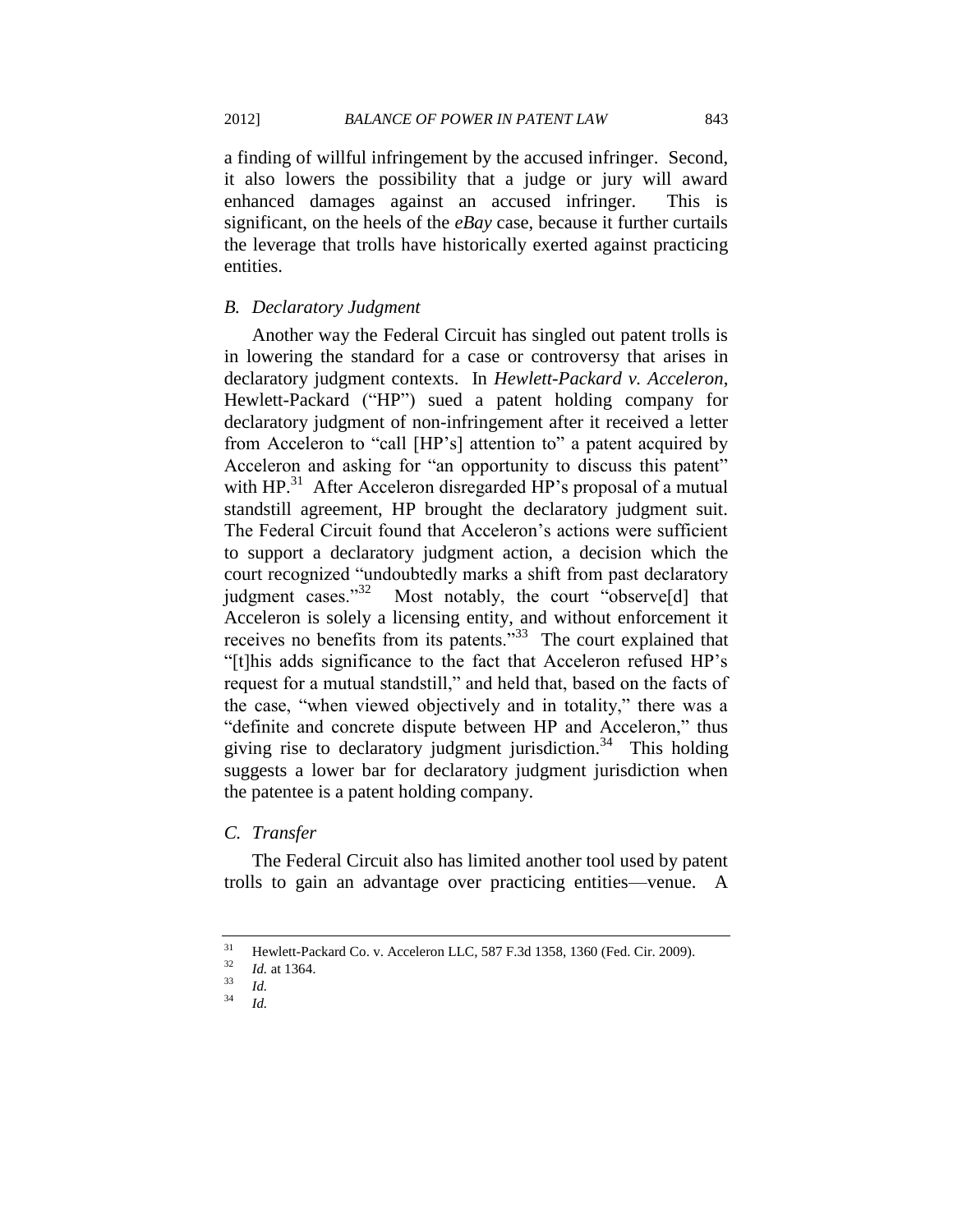common tactic used by trolls has been to bring suits in the patentee-friendly Eastern District of Texas against large numbers of defendants that are scattered throughout the country such that there is no other venue that could be more convenient for the majority of the defendants. More often than not, the NPEs have no real ties to the Eastern District of Texas but it is a desirable forum for patent holders. Over the past two years or so, the Federal Circuit has taken notice and has been removing cases filed by trolls out of Eastern District of Texas via writ of mandamus, notwithstanding the extraordinary nature of such a request.

For example, in April 2011, the Federal Circuit granted a petition for writ of mandamus sought by forty-one defendants (all in the finance industry) that were sued for patent infringement by Realtime Data, LLC, an NPE headquartered in New York.<sup>35</sup> The petitioners had moved to transfer the case to the Southern District of New York where the plaintiff and twenty-seven defendants were located. Similarly, in November 2010, the Federal Circuit granted Microsoft's petition for a writ of mandamus from an order denying a motion to transfer a patent infringement lawsuit brought by Allvoice Developments.<sup>36</sup> Allvoice, a licensing company based in the United Kingdom, incorporated in Texas sixteen days before filing the suit and opened an office in Texas even though it did not employ any individuals in that office, or anywhere else in the U.S. for that matter. Also in November 2010, the Federal Circuit granted Oracle Corp.'s petition for writ of mandamus to vacate the denial of a motion to transfer the patent infringement suit filed by the patent holding company Financial Systems Technology (Intell. Property). Despite the parties having previously entered into an agreement that identified the Eastern District of Texas as the venue for future litigation between them, the Federal Circuit held that the district court's reliance on this fact alone in denying transfer was plainly incorrect as a matter of law. These are only a few of a long line of recent cases in which the Federal Circuit has ordered a case to be transferred out of the Eastern District of Texas to a more

<sup>35</sup> *In re* Morgan Stanley et. al, Misc. Nos. 962, 964, 967, 2011 WL 1338830, at \*1 (Apr. 6, 2011).

<sup>36</sup> *See In re* Microsoft Corp., 630 F.3d 1361, 1362 (Fed. Cir. 2011).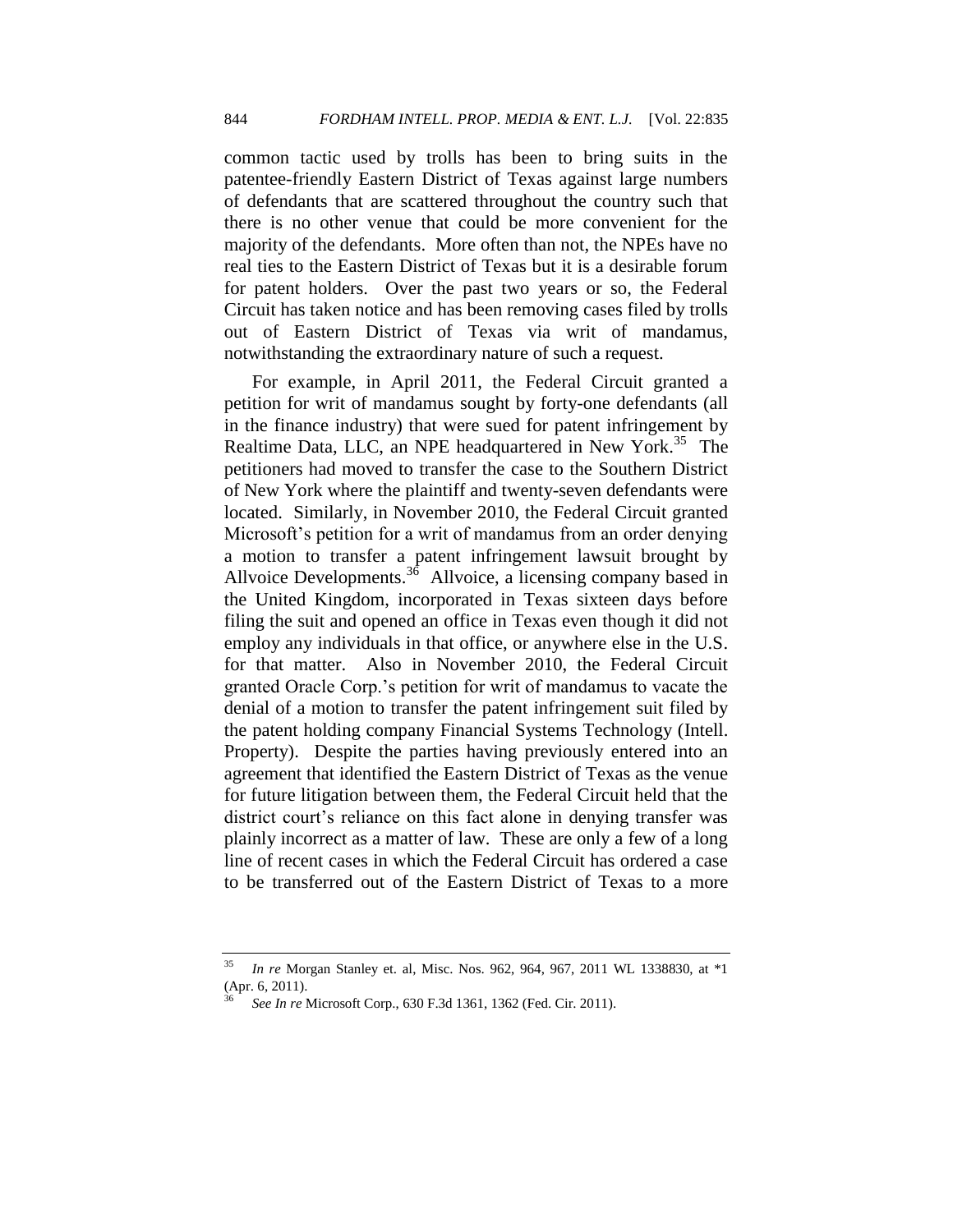convenient forum.<sup>37</sup> The impact of these decisions removes a typical arrow from the trolls' quiver, creating a more level playing field between patent trolls and the practicing entities should the cases ultimately make it to a jury trial.

#### *D. Exceptional Case*

In a clear expression of disdain for the practice of patent trolls, the Federal Circuit on July 29, 2011 unanimously upheld a finding of an exceptional case and awarded \$489,000 in attorney fees and \$141,000 in Rule 11 sanctions in a patent infringement suit brought by Eon-Net, a patent holding company, against Flagstar Bancorp.<sup>38</sup> The finding was based on Eon-Net's litigation misconduct, lack of pre-filing due diligence, and the filing of a baseless litigation in bad faith.<sup>39</sup> The court found that "Eon-Net acted in bad faith by exploiting the high cost to defend complex litigation to extract a nuisance value settlement from Flagstar."<sup>40</sup> The court specifically pointed to the fact that Eon-Net had "filed" over 100 lawsuits against a number of diverse defendants alleging infringement of one or more patents from the Patent Portfolio," and that "[e]ach complaint was followed by a 'demand for a quick settlement at a price far lower than the cost of litigation, a demand to which most defendants apparently have agreed. $\cdot^{3.41}$  In addition, the court criticized Eon-Net for "the ability to impose disproportionate discovery costs on Flagstar . . . at least in part, because accused infringers often possess enormous amounts of potentially relevant documents that are ultimately collected and produced."<sup>42</sup> Further, "Eon-Net placed little at risk when filing suit [because] [a]s [an NPE], Eon-Net was generally immune to counterclaims for patent infringement, antitrust, or unfair competition because it did not engage in business activities that

<sup>37</sup> *See, e.g.*, *In re* Nintendo Co., 589 F.3d 1194, 1196 (Fed. Cir. 2009); *In re*  Hoffmann-La Roche, Inc., 587 F.3d 1333, 1335 (Fed. Cir. 2009); *In re* Genentech, Inc., 566 F.3d 1338, 1348 (Fed. Cir. 2009); *In re* TS Tech USA Corp., 551 F.3d 1315, 1317 (Fed. Cir. 2008).

<sup>&</sup>lt;sup>38</sup> Eon-Net LP v. Flagstar Bancorp, 653 F.3d 1314, 1317 (Fed. Cir. 2011) (en banc).

 $\frac{39}{40}$  *Id.* at 1326–28.

 $\frac{40}{41}$  *Id.* at 1327.

 $\frac{41}{42}$  *Id.* 

*Id.*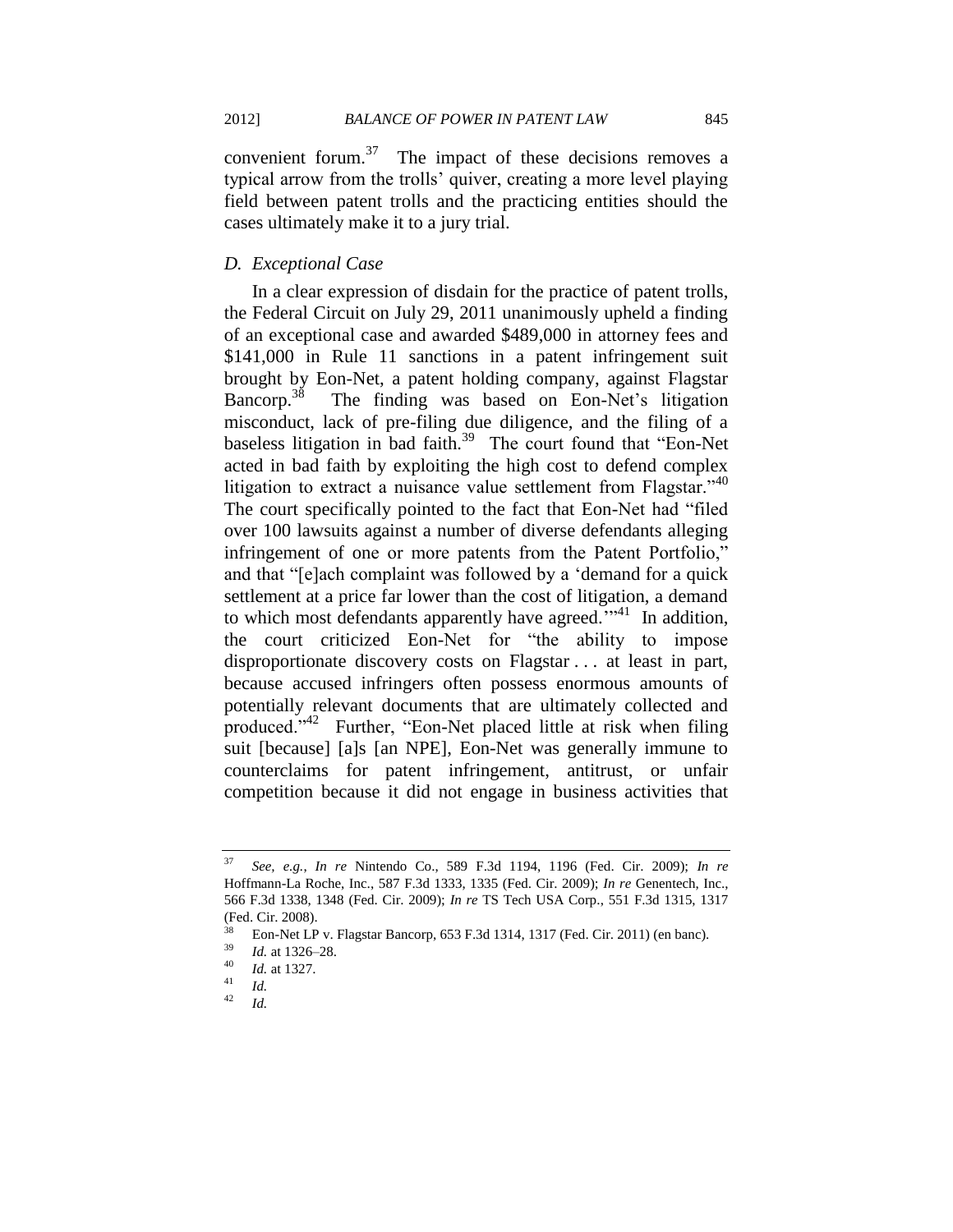would potentially give rise to those claims." $43$  Although it was based on a specific set of facts, this decision could put patent trolls at risk of facing significant litigation penalties for engaging in the traditional business model of filing numerous lawsuits and demanding quick settlements.

While this specifically relates to trolls, at least one Federal Circuit judge has advocated the importance of bi-lateral application of this provision to patent "grasshoppers" as well as trolls. In his September 2011 "State of Patent Litigation" address to the Eastern District of Texas Judicial Conference, Chief Judge Rader explained that both sides have the responsibility to police themselves and that fee-shifting would go a long way to advancing that goal:

> Every "troll" discussion, however, needs a note of balance. Just as trolls litter the patent system with marginally meritorious lawsuits, so the system also suffers from the IP "grasshopper" [which is] the entity that is quick to steal the "inventor-ant's" work and research investment [and] refuses to pay any license fee until his legs and claws are held to the proverbial litigation fire . . . A grasshopper is any entity which refuses to license even the strongest patent at even the most reasonable rates. Frankly, I am not sure who causes more meritless litigation—the troll asserting patents beyond their value or the grasshopper refusing to license until litigation has finally made it impossible to avoid. $44$

As Judge Rader articulated, a "fullscale reversal" of fees and costs would go a long way to remedial treatment of litigation abuses.

#### IV. THE INTERNATIONAL TRADE COMMISSION

In view of the threat that *eBay* caused to the traditional patent troll business model, the hottest current battleground between trolls

 $\frac{43}{44}$  *Id.* 

<sup>44</sup> Chief Judge Randall R. Rader, *The State of Patent Litigation*, E.D. Texas Judicial Conference (2011), http://www.patentlyo.com/files/raderstateofpatentlit.pdf.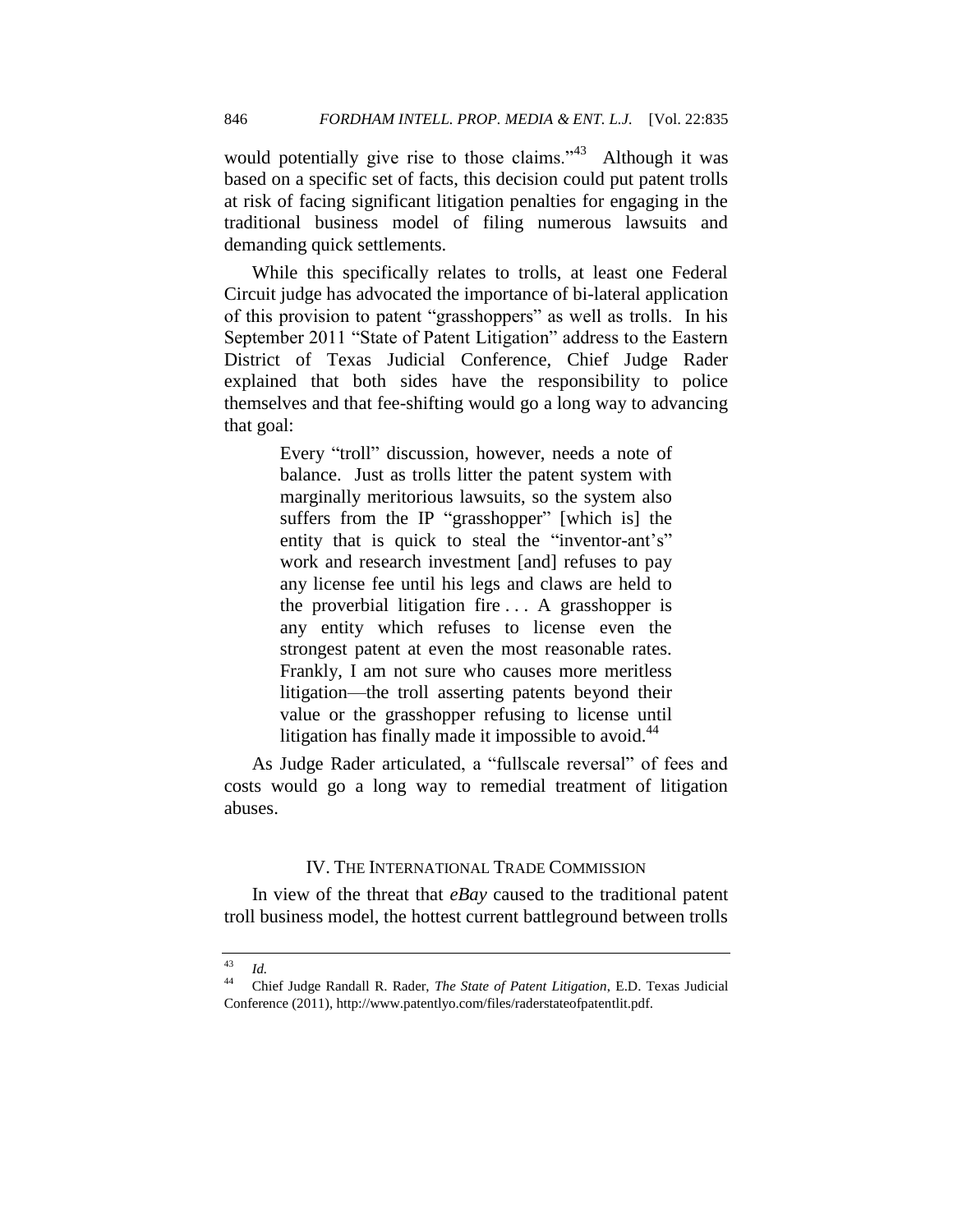and practicing entities is at the United States International Trade Commission (ITC), a federal agency that adjudicates allegations of intellectual property infringement to determine any impact on domestic industry. The ITC has the authority to issue exclusion orders that direct U.S. Customs to stop infringing products from entering the U.S. and to issue cease and desist orders against importers and others that engage in unfair competition.<sup>45</sup> Because the ITC is an administrative agency granting remedies under 19 U.S.C. § 1337 and not the Patent Statute, the Supreme Court's *eBay* holding does not apply. Thus, although there are no monetary damage awards available, the threat of an exclusion order prohibiting importation of a particular good can be very effective in driving settlements from practicing entities.

The current hot issue at the ITC relates to what qualifies as a "domestic industry." In April 2010, the ITC held that the litigation costs incurred while enforcing patents in multiple district court lawsuits, which result in patent licenses, are enough to qualify as a domestic industry.<sup>46</sup> But the Federal Circuit has already stepped in and imposed some limitations on this holding. In *Mezzalingua Associates, Inc. v. ITC*, the Federal Circuit affirmed an ITC ruling that the appellant did not satisfy the "domestic industry" requirement under 19 U.S.C.  $\S 337(a)(3)(C)$ , which provides that the requirement is satisfied when there is "substantial investment in [the patent's] exploitation, including engineering, research and development, or licensing." $47$  According to the Federal Circuit, a single license granted for the asserted patent by the appellant, and the years of litigation costs leading up to the execution of the license, were not sufficient to satisfy the domestic industry requirement because the costs were not all incurred with the objective to obtain a license (other objectives included obtaining an injunction) and, as a result, the investment in licensing was not

<sup>45</sup> *What the USITC Is . . . and Isn't,* U.S. INT'<sup>L</sup> TRADE COMM'N, http://www.usitc.gov/ press\_room/gen\_info.htm (last visited Apr. 4, 2012).

<sup>46</sup> Certain Coaxial Cable Connectors and Components Thereof and Prods. Containing Same, Investigation No. 337-TA-650 (ITC Apr. 14, 2010) (public version), *available at* http://thepriorart.typepad.com/the\_prior\_art/2010/ITC.650.decision.pdf.pdf.

<sup>47</sup> John Mezzalingua Assocs., Inc. v. Int'l Trade Comm'n, 660 F.3d 1322, 1324 (Fed. Cir. 2011).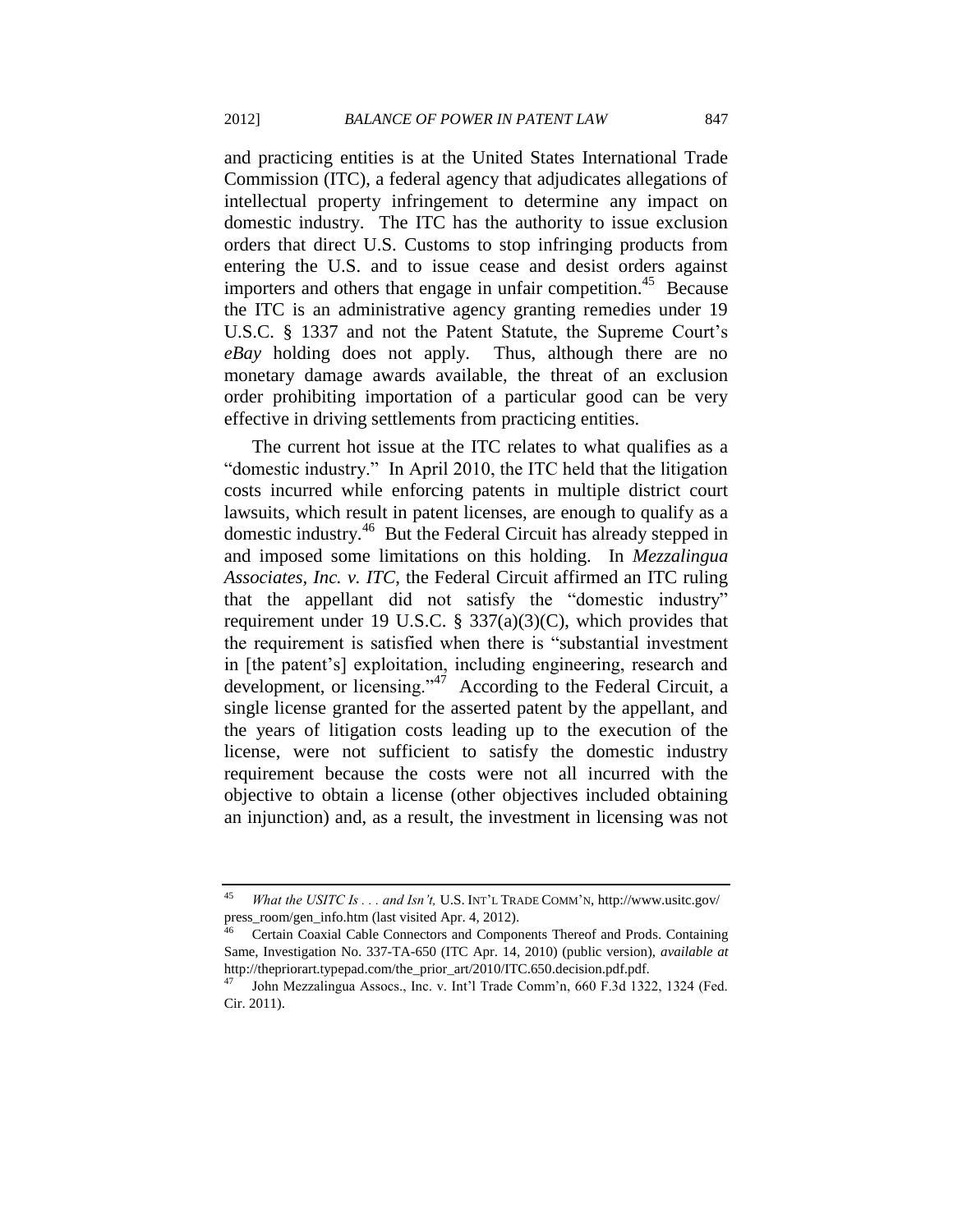"substantial."<sup>48</sup> Although this ruling likely will not affect licensing companies incurring substantial litigation costs, it could have an effect on smaller-scale licensing companies and NPEs that have few licensing deals but high litigation costs.

#### V. CONGRESS ENACTS THE AIA

There can be little doubt that Congress had NPEs in mind when it passed the Leahy-Smith America Invents Act (AIA), which was signed into law by President Obama on September 16, 2011. Section 34 of the AIA expressly provides that "[t]he Comptroller General of the United States shall conduct a study of the consequences of litigation by [NPEs], or by patent assertion entities, related to patent claims made under title 35, United States Code, and regulations authorized by that title." $49$  Such a study "shall" include "[t]he economic impact of such litigation on the economy of the United States, including the impact on inventors, job creation, employers, employees, and consumers" and "[t]he benefit to commerce, if any, supplied by [NPEs] or patent assertion entities that prosecute such litigation. $^{50}$ 

The most immediate impact on NPEs will be newly added 35 U.S.C. § 299 (Section 19 of the AIA), limiting joinder in a single suit of unrelated parties. As already mentioned, it has become common for NPEs to file patent infringement actions against large numbers of defendants with little in common in terms of their industry or the products or services they provide. As part of this tactic, NPEs select defendants located throughout the U.S. and not concentrated in any particular area, such that there is no single venue convenient for the majority of defendants. Some courts have been more tolerant of this tactic than others, one example being the patentee-friendly Eastern District of Texas, where juries are also likely to award generous damages. Whereas allowing for joinder of multiple defendants in a single action had been intended to serve to enhance efficiency in litigation where certain factual

 $\frac{48}{49}$  *Id.* at 1341.

Leahy-Smith America Invents Act, Pub. L. 112-29 § 34(a), 125 Stat. 284 (2011) (codified in sections of 35 U.S.C.).

*Id.* at § 34(b)(5) and (6).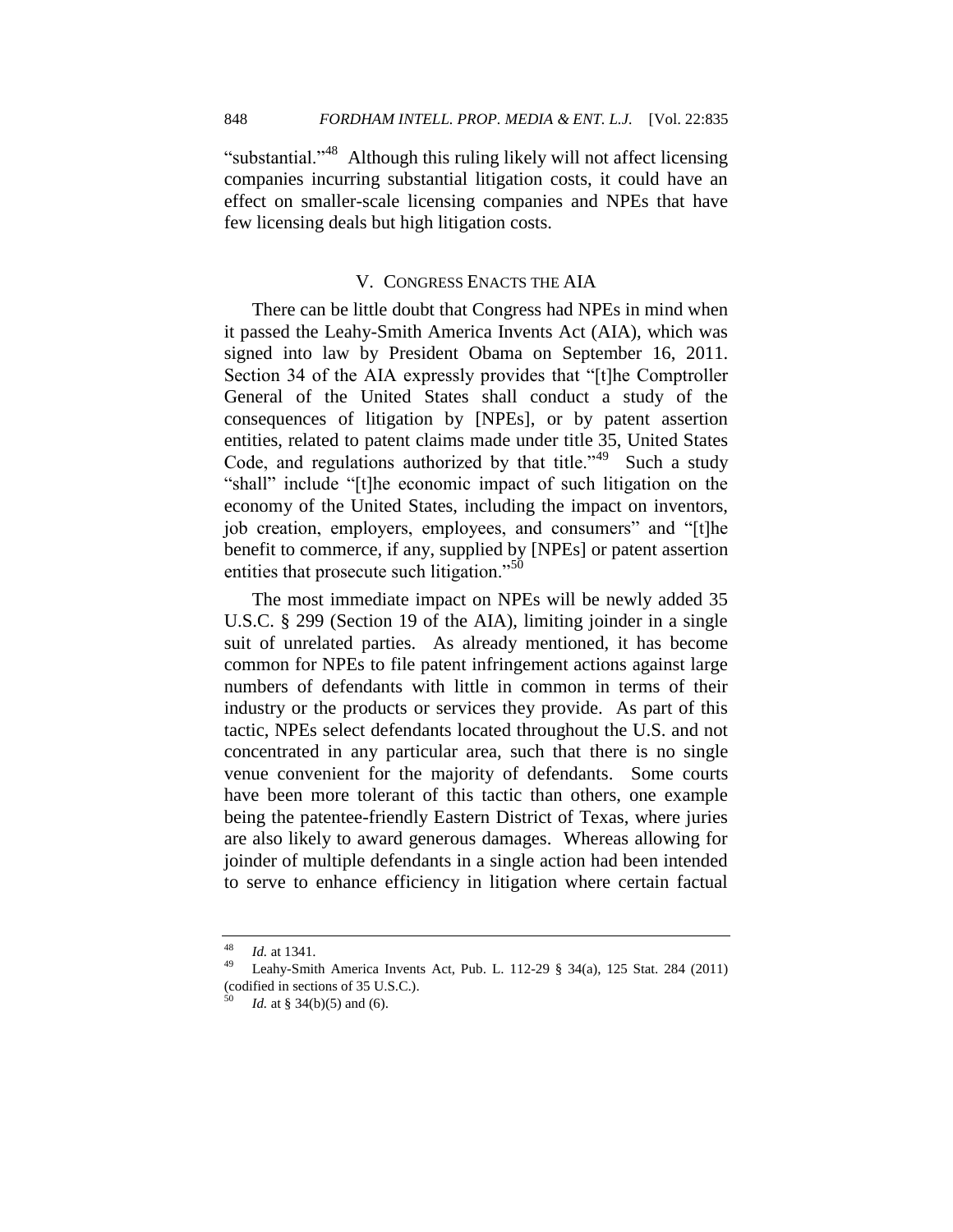questions were shared among all defendants, the NPEs have used this tool as a means to force defendants to act collectively and inhibit each defendant's ability to protect its own interests on its own terms. The AIA appears to have taken this advantage away from the NPEs.

The new section 299 provides that in a patent infringement action,

> parties that are accused infringers may be joined in one action as defendants or counterclaim defendants, or have their actions consolidated for trial, or counterclaim defendants only if— $(1)$  any right to relief is asserted against the parties jointly, severally, or in the alternative with respect to or arising out of the same transaction, occurrence, or series of transactions or occurrences relating to the making, using, importing into the United States, offering for sale, or selling of the same accused product or process; and (2) questions of fact common to all defendants or counterclaim defendants will arise in the action.<sup>51</sup>

Indeed, section 299 requires that there be another basis for joinder beyond an allegation that all defendants have infringed the same patent: "accused infringers may not be joined in one action as defendants or counterclaim defendants, or have their actions consolidated for trial, based solely on allegations that they each have infringed the patent or patents in suit.<sup>552</sup> It also appears that Congress has recognized that there exist circumstances where defendants may find strength in large numbers and an ability to achieve efficiencies through cooperation, and has accordingly provided defendants with an option to waive the requirements of Section  $299.53$ 

As a practical effect, NPEs will no longer be able to capitalize on economies of scale and will likely be forced to file as many patent infringement lawsuits as there are defendants. This means

 $\frac{51}{52}$  *Id.* at § 19.

 $^{52}$  35 U.S.C. § 299(b) (2006).<br> $^{53}$  35 U.S.C. § 200(c) ("A party

<sup>35</sup> U.S.C.  $\&$  299(c) ("A party that is an accused infringer may waive the limitations set forth in this section with respect to that party.").